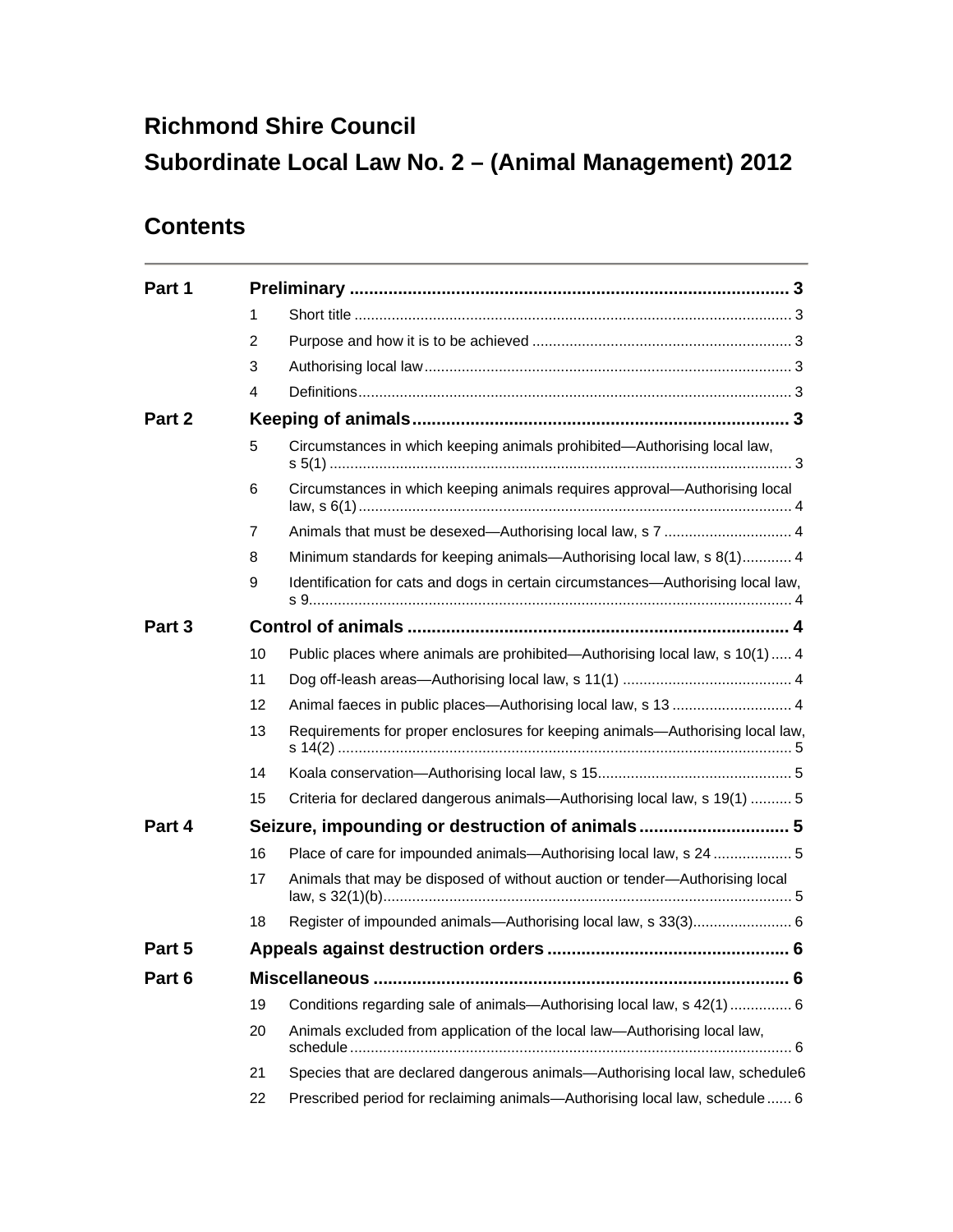| Schedule 4 Minimum standards for keeping animals generally 12  |  |
|----------------------------------------------------------------|--|
| Schedule 5 Minimum standards for keeping particular animals 13 |  |
|                                                                |  |
|                                                                |  |
| Schedule 8 Requirements for proper enclosures for animals 16   |  |
| Schedule 9 Requirements for keeping a dog in a koala area 18   |  |
|                                                                |  |
|                                                                |  |
|                                                                |  |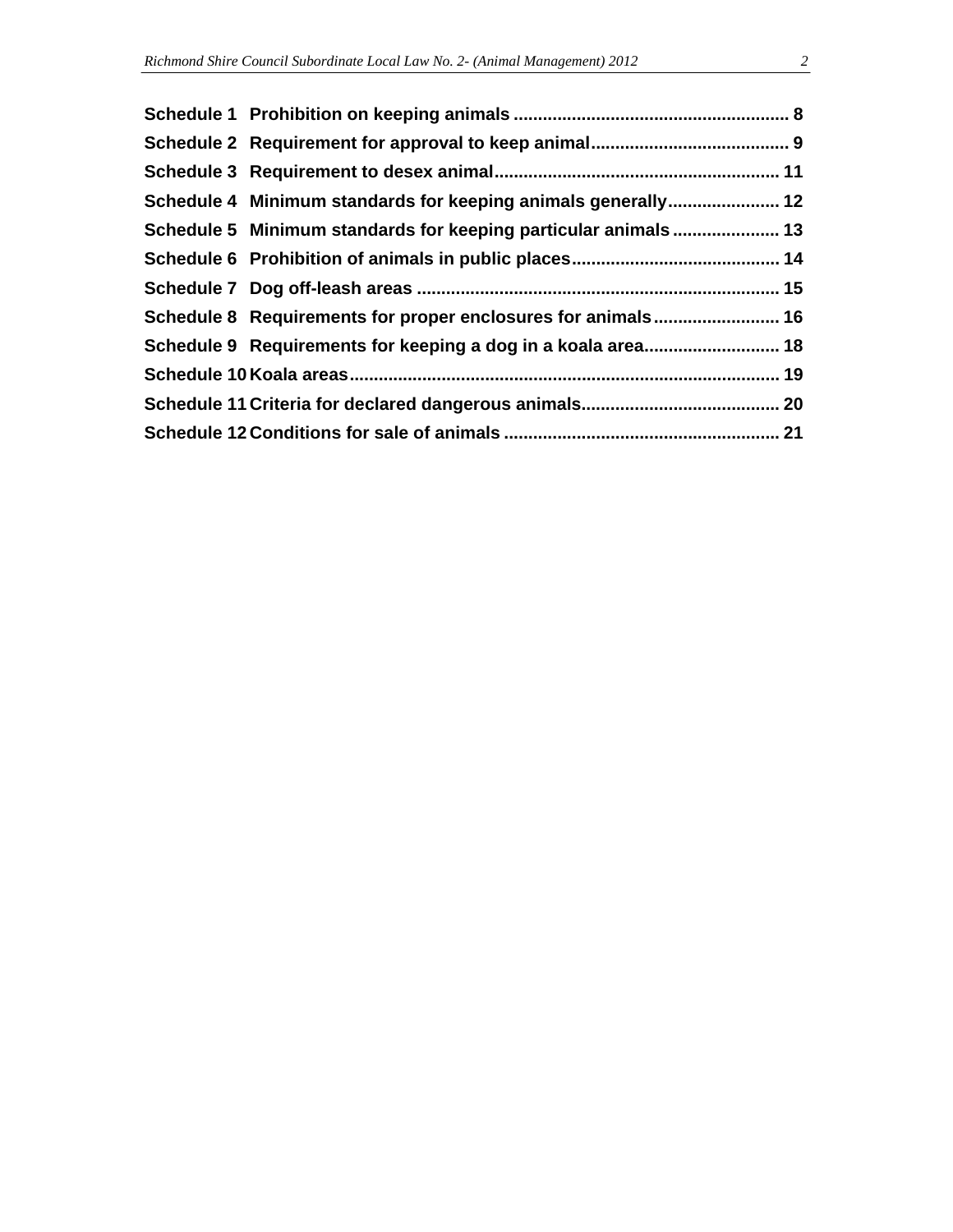### **Part 1** Preliminary

### **1 Short title**

This subordinate local law may be cited as *Subordinate Local Law No. 2 – (Animal Management) 2012.*

### **2 Purpose and how it is to be achieved**

- (1) The purpose of this subordinate local law is to supplement *Local Law No. 2 (Animal Management) 2012*, which provides for regulation of the keeping and control of animals within the local government's area.
- (2) The purpose is to be achieved by providing for—
	- (a) the circumstances in which the keeping of animals is prohibited or requires approval; and
	- (b) requirements for keeping animals, including minimum standards, mandatory desexing, proper enclosures, koala conservation and identification; and
	- (c) the control of animals in public places; and
	- (d) matters regarding the impounding of animals and the sale or disposal of impounded animals; and
	- (e) the conditions to be complied with by persons who offer animals, or a particular species of animals, for sale; and
	- (f) the declaration of a species of animal as a declared dangerous animal and the criteria for declaration of a specific animal as a declared dangerous animal.

#### **3 Authorising local law**

The making of the provisions in this subordinate local law is authorised by *Local Law No. 2 – (Animal Management) 2012* (the *authorising local law*)*.* 

### **4 Definitions**

Particular words used in this subordinate local law have the same meaning as provided for in the authorising local law.

### **Part 2 Keeping of animals**

### **5 Circumstances in which keeping animals prohibited—Authorising local law, s 5(1)**

For section 5(1) of the authorising local law, keeping an animal or animals mentioned in column 1 of schedule 1 is prohibited in the circumstances described in column 2 of schedule 1. Keeping of an animal or animals is also prohibited in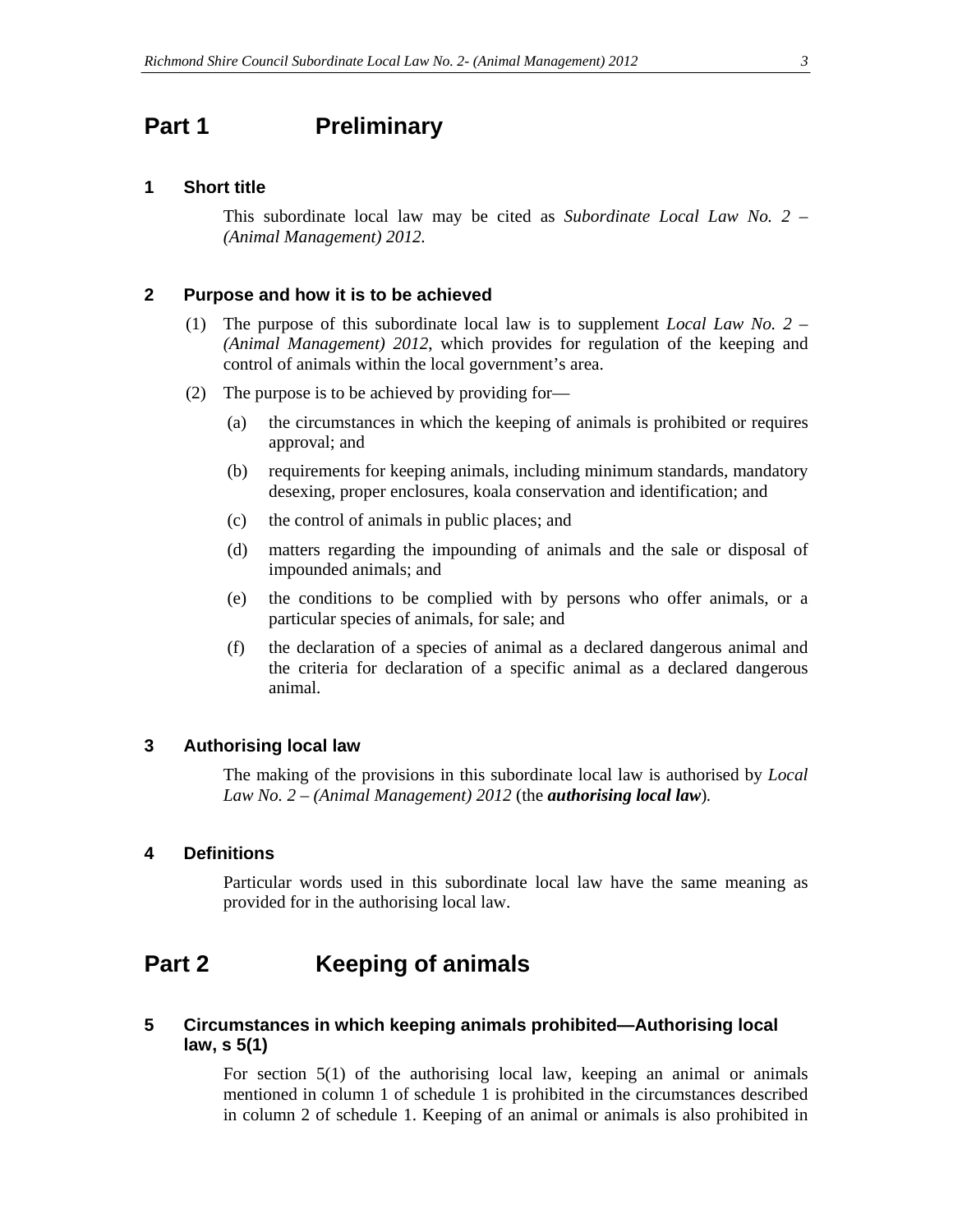the area defined in Part 6 s 23 as the Central Business Area.

### **6 Circumstances in which keeping animals requires approval—Authorising local law, s 6(1)**

For section 6(1) of the authorising local law, keeping an animal or animals of the species or breed mentioned in column 1 of schedule 2 requires approval in the circumstances described in column 2 of schedule 2.

### **7 Animals that must be desexed—Authorising local law, s 7**

For section 7 of the authorising local law, an animal of the species or breed mentioned in column 1 of schedule 3 must be desexed once it reaches the age specified in column 2 of schedule 3 except in the circumstances described in column 3 of schedule 3.

#### **8 Minimum standards for keeping animals—Authorising local law, s 8(1)**

- (1) For section 8(1) of the authorising local law, the minimum standards for the keeping of animals are set out in schedule 4.
- (2) For section 8(1) of the authorising local law, column 2 of schedule 5 sets out the minimum standards for keeping an animal of the species or breed mentioned in column 1 of schedule 5.

### **9 Identification for cats and dogs in certain circumstances—Authorising local law, s 9**

For section 9 of the authorising local law, the identification required for a cat or dog that is at a place other than the address stated in the registration notice for the cat or dog is the registration device mentioned in section 12(3) of the *Animal Management (Cats and Dogs) Act 2008*.

### **Part 3 Control of animals**

### **10 Public places where animals are prohibited—Authorising local law, s 10(1)**

For section 10(1) of the authorising local law, the species or breeds of animals mentioned in column 2 of schedule 6 are prohibited in the public places described in column 1 of schedule 6.

### **11 Dog off-leash areas—Authorising local law, s 11(1)**

For section 11(1) of the authorising local law, the areas described in schedule 7 are designated as dog off-leash areas.

#### **12 Animal faeces in public places—Authorising local law, s 13**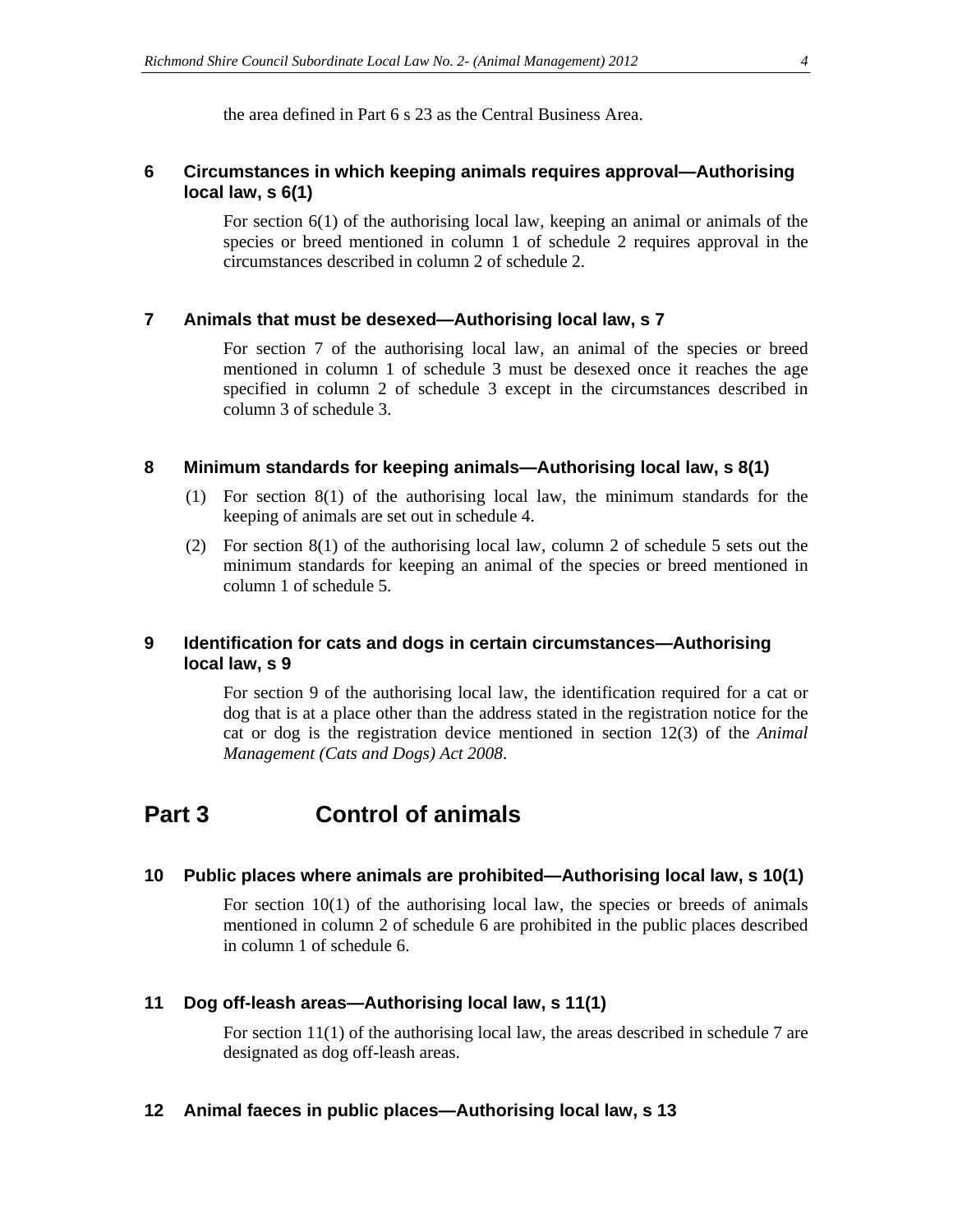For section 13 of the authorising local law, the following animals are prescribed as animals whose faeces must be removed from a public place and disposed of in a sanitary way—

Nothing to prescribe

### **13 Requirements for proper enclosures for keeping animals—Authorising local law, s 14(2)**

For section 14(2) of the authorising local law, column 2 of schedule 8 sets out the requirements for proper enclosures for an animal of the species or breed mentioned in column 1 of schedule 8.

#### **14 Koala conservation—Authorising local law, s 15**

- (1) For section 15(1) of the authorising local law, schedule 9 sets out the requirements for keeping a dog on land that is within a koala area.
- (2) For section 15(4) of the authorising local law, each area described in schedule 10 is designated as a koala area.

#### **15 Criteria for declared dangerous animals—Authorising local law, s 19(1)**

For section 19(1) of the authorising local law, the criteria for declaring an animal as a declared dangerous animal are set out in schedule 11.

### **Part 4 Seizure, impounding or destruction of animals**

### **16 Place of care for impounded animals—Authorising local law, s 24**

For section 24 of the authorising local law, the place of care for animals impounded by the local government will be operated by the local government.

### **17 Animals that may be disposed of without auction or tender—Authorising local law, s 32(1)(b)**

For section  $32(1)(b)$  of the authorising local law, the species, breeds or classes of animal that may be sold by private agreement, destroyed or disposed of in some other way are the following—

- (a) dogs,
- (b) cats,
- (c) birds,
- (d) horses.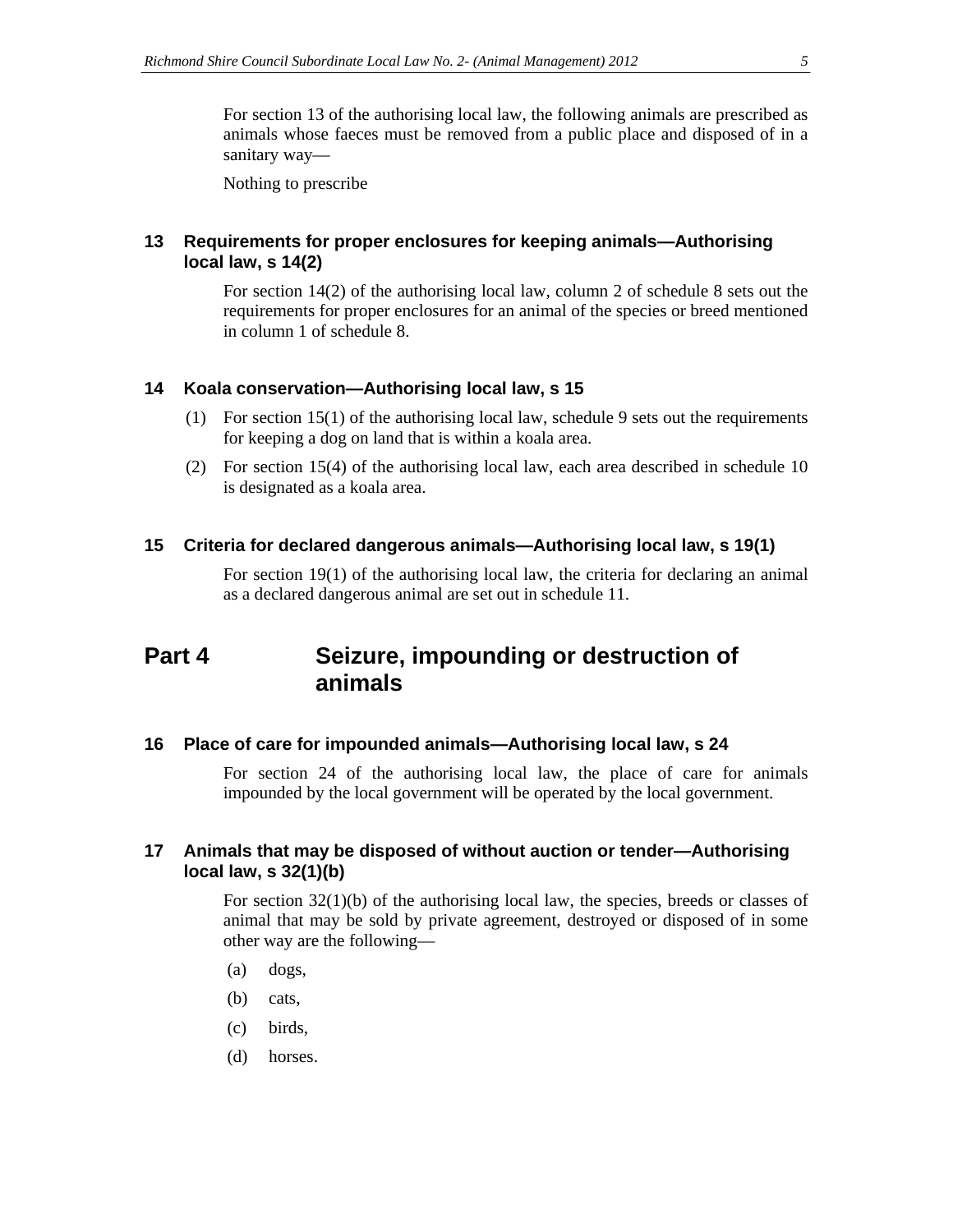### **18 Register of impounded animals—Authorising local law, s 33(3)**

For section 33(3) of the authorising local law, the register of impounded animals will be kept at the Local Government's public office

### **Part 5 Appeals against destruction orders**

*This part in the authorising local law does not contain any matters to be provided for by subordinate local law.* 

### **Part 6 Miscellaneous**

### **19 Conditions regarding sale of animals—Authorising local law, s 42(1)**

For the purposes of section 42(1) of the authorising local law, persons who offer for sale an animal of a species or breed mentioned in column 1 of schedule 12 must comply with the conditions set out in column 2 of schedule 12.

### **20 Animals excluded from application of the local law—Authorising local law, schedule**

For the purposes of the definition of "*animal*" in the schedule to the authorising local law, the following species of animal are excluded from the application of the authorising local law—

- (a) fish
- (b) insects
- (c) reptiles
- (d) rodents including guinea pigs, mice and the like

### **21 Species that are declared dangerous animals—Authorising local law, schedule**

Nothing to prescribe

#### **22 Prescribed period for reclaiming animals—Authorising local law, schedule**

For the purposes of the definition of "*prescribed period*" in the schedule to the authorising local law, the period within which an animal may be reclaimed is-

- (a) if the animal is registered with the local government -seven(7) days; or
- (b) if the animal is not registered with the local government-five(5) days;

and commencing on the day a notice of impounding is given to a person or, if no notice is given to a person, on the day of seizure

### **23 Meaning of "Designated Town Area"**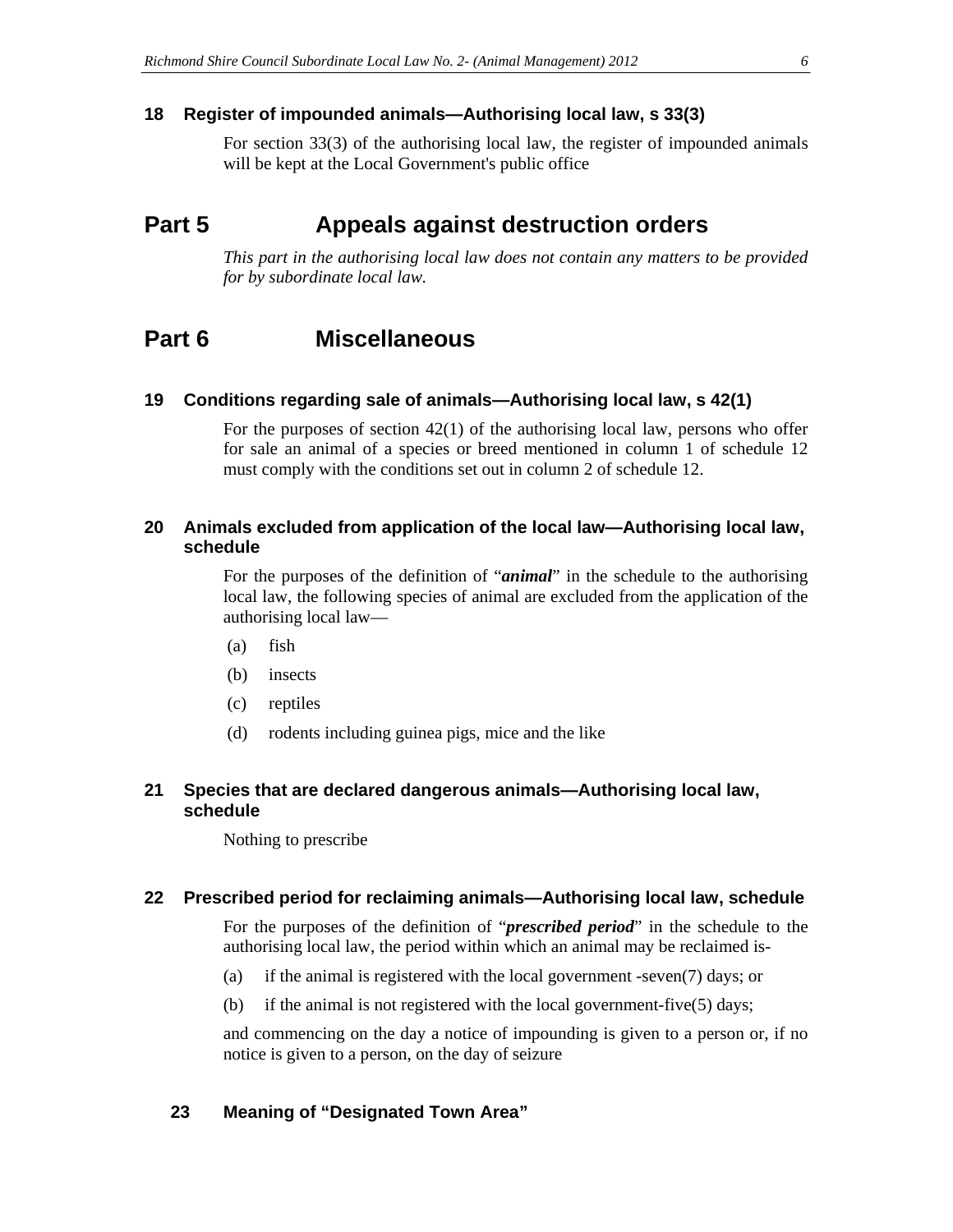For the purposes of the definition of "Designated Town Area" in all the schedules stated in the subordinate local law, the designate town area is all land zoned residential excluding the outlined area in the map below which is the Central Business Area.

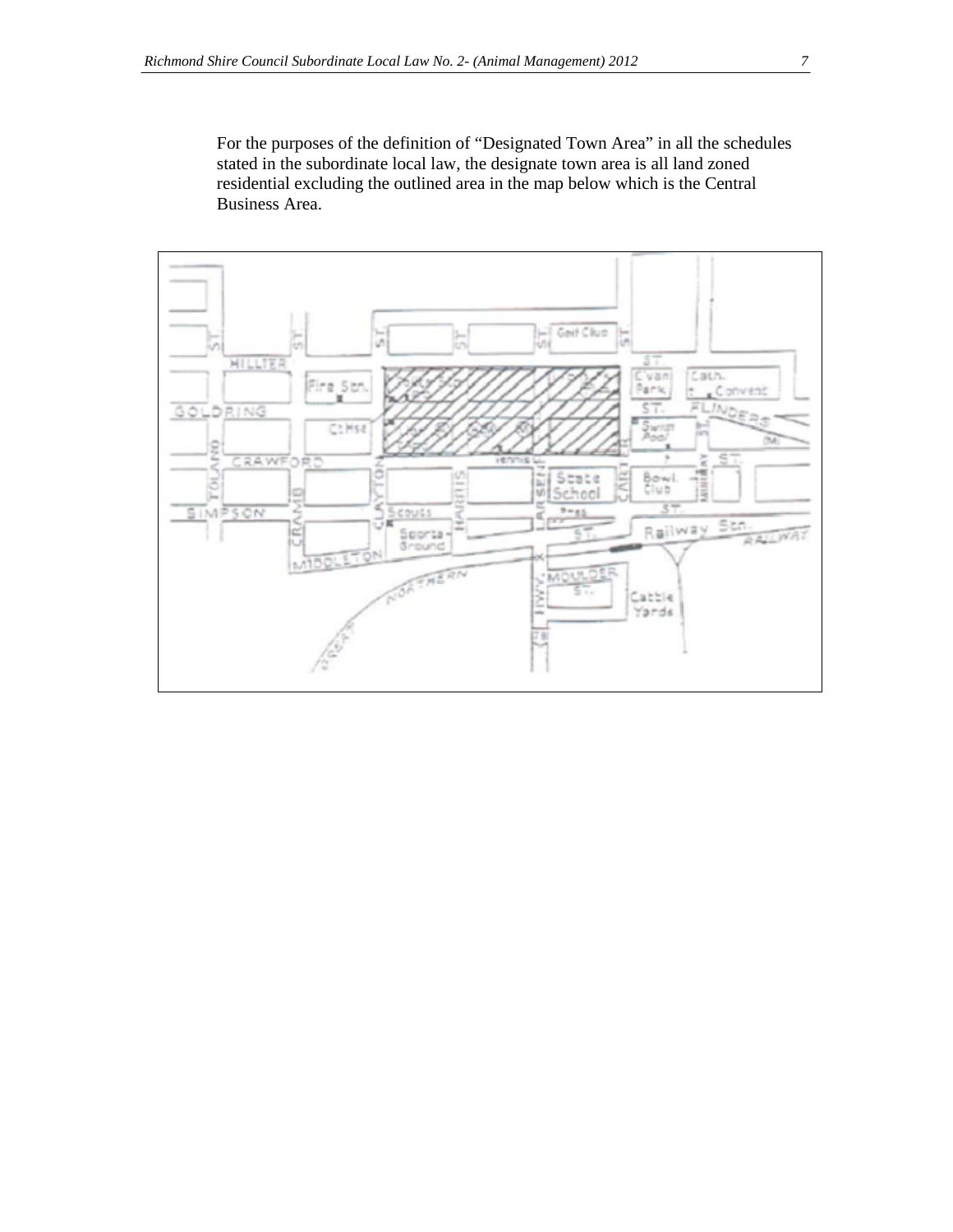# **Schedule 1 Prohibition on keeping animals**

|    | Column 1                                                                                                                   | Column <sub>2</sub>                                                                                                                                                                                                        |  |  |
|----|----------------------------------------------------------------------------------------------------------------------------|----------------------------------------------------------------------------------------------------------------------------------------------------------------------------------------------------------------------------|--|--|
|    | <b>Animal</b>                                                                                                              | Circumstances in which keeping of animal or animals is<br>prohibited                                                                                                                                                       |  |  |
| 1  | Dog                                                                                                                        | More than 2 dogs over the age of 3 months on an<br>(1)<br>allotment in a designated town area as per attached<br>schedule                                                                                                  |  |  |
|    |                                                                                                                            | (2)<br>Any of the following breeds anywhere in the local<br>government area: American pit bull terrier or pit bull<br>terrier; dogo Argentino; fila Brasileiro; Japanese<br>tosa; Perro de Presa Canario or Presa Canario) |  |  |
| 2  | Cat                                                                                                                        | More than 2 cats over the age of 3 months on an allotment<br>in a designated town area                                                                                                                                     |  |  |
| 3  | Horse or donkey                                                                                                            | A horse or donkey in designated town area other than<br>those with approvals prior to 1 December 2011                                                                                                                      |  |  |
| 4  | Cattle                                                                                                                     | Cattle over six months of age in the designated town area                                                                                                                                                                  |  |  |
| 5  | Sheep, goat, alpaca<br>or llama                                                                                            | A sheep, goat, alpaca or llama over six months of age in<br>the designated town area                                                                                                                                       |  |  |
| 6  | Poultry, ducks,<br>turkey, geese,<br>guinea fowl and the<br>like                                                           | 20 or more "birds" on an allotment in a designated town<br>area                                                                                                                                                            |  |  |
| 7  | Deer                                                                                                                       | A deer in a designated town area                                                                                                                                                                                           |  |  |
| 8  | Pig                                                                                                                        | A pig in a designated town area                                                                                                                                                                                            |  |  |
| 9  | Ostrich or emu and<br>the like                                                                                             | Any of these in a designated town area                                                                                                                                                                                     |  |  |
| 10 | Bees                                                                                                                       | A hive on an allotment less than 400 $m2$ (see Code of<br>Practice for Urban Bee Keeping in Queensland 1998)                                                                                                               |  |  |
| 11 | Cockatoo, galah,<br>Budgerigar, canary,<br>pigeon or other bird<br>of a similar size or<br>other bird of a<br>similar size | More than twenty(20) birds on an allotment in a<br>designated town area                                                                                                                                                    |  |  |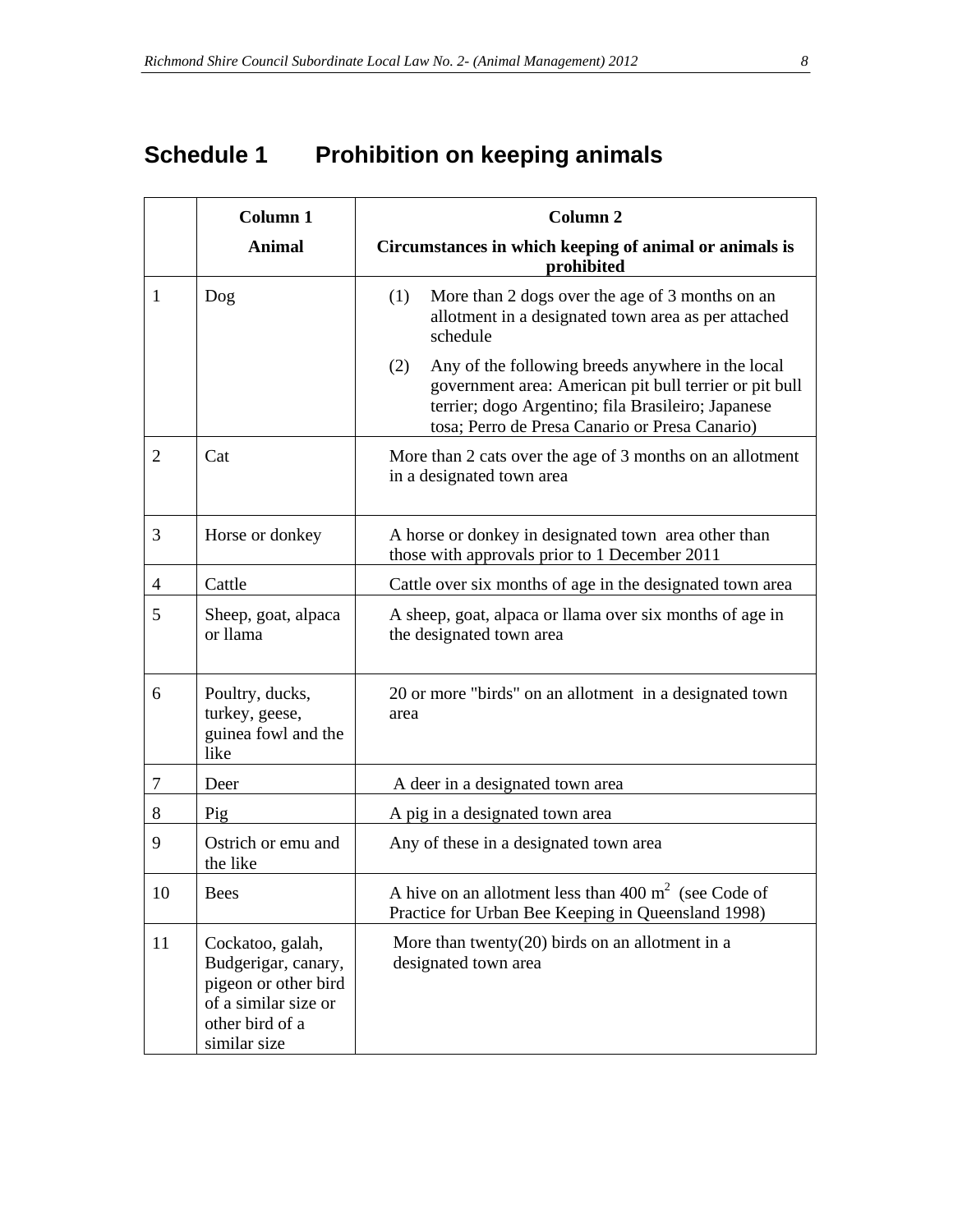## **Schedule 2 Requirement for approval to keep animal**

|                | Column 1                                                        | Column <sub>2</sub>                                                                                            |  |  |
|----------------|-----------------------------------------------------------------|----------------------------------------------------------------------------------------------------------------|--|--|
|                | Species or breed of<br>animal                                   | Circumstances in which keeping of animal or animals<br>requires approval <sup>1</sup>                          |  |  |
| $\mathbf{1}$   | Dog                                                             | 3 dogs over the age of 3 months on an allotment in a<br>designated town area                                   |  |  |
| $\overline{2}$ | Cat                                                             | 3 cats over the age of 3 months on an allotment in a<br>designated town area                                   |  |  |
| 3              | Horse or donkey                                                 | In adverse weather conditions and for special occasions an<br>approval may be granted to allow —               |  |  |
|                |                                                                 | 1 horse on an allotment in a designated<br>(a)<br>town area with an area greater than<br>800m <sup>2</sup>     |  |  |
|                |                                                                 | (b)<br>2 horses on an allotment in a designated<br>town area with an area greater than<br>1600m <sup>2</sup>   |  |  |
| 4              | Cattle                                                          | More than $one(1)$ head of cattle in an area less than<br>(1)<br>$800m^2$                                      |  |  |
|                |                                                                 | More than $two(2)$ head of cattle in an area less than<br>(2)<br>$1600m^2$                                     |  |  |
| 5              | Sheep, goat, alpaca<br>or llama                                 | More than one(1) in an area less than $800m^2$<br>(1)                                                          |  |  |
|                |                                                                 | More than two(2) in an area less than $1600m^2$<br>(2)                                                         |  |  |
| 6              | Poultry, duck,<br>turkey, geese,<br>guinea fowl and the<br>like | More than 20 poultry on an allotment in a designated town<br>area                                              |  |  |
| 7              | Deer                                                            | Not applicable                                                                                                 |  |  |
| 8              | Pig                                                             | Not applicable                                                                                                 |  |  |
| $\mathbf Q$    | Ostrich or emu and<br>the like                                  | Not applicable                                                                                                 |  |  |
| 10             | <b>Bees</b>                                                     | More than 2 hives on an allotment of more than<br>(1)<br>$400m2$ and less than $1000m2$                        |  |  |
|                |                                                                 | More than 5 hives on an allotment of more than<br>(2)<br>$1000m2$ and less than $2000m2$ (see Code of Practice |  |  |

<sup>1</sup> See *Local Law No.1 – (Administration) 2012* and *Subordinate Local Law No.1- (Administration) 2012* in relation to the requirements and processes for approvals (e.g. form of application for approval, documents and materials that must accompany applications, criteria for granting approval, conditions that must be imposed on approvals, conditions that will ordinarily be imposed on approvals, term of approval, third party certification of applications).

 $\overline{a}$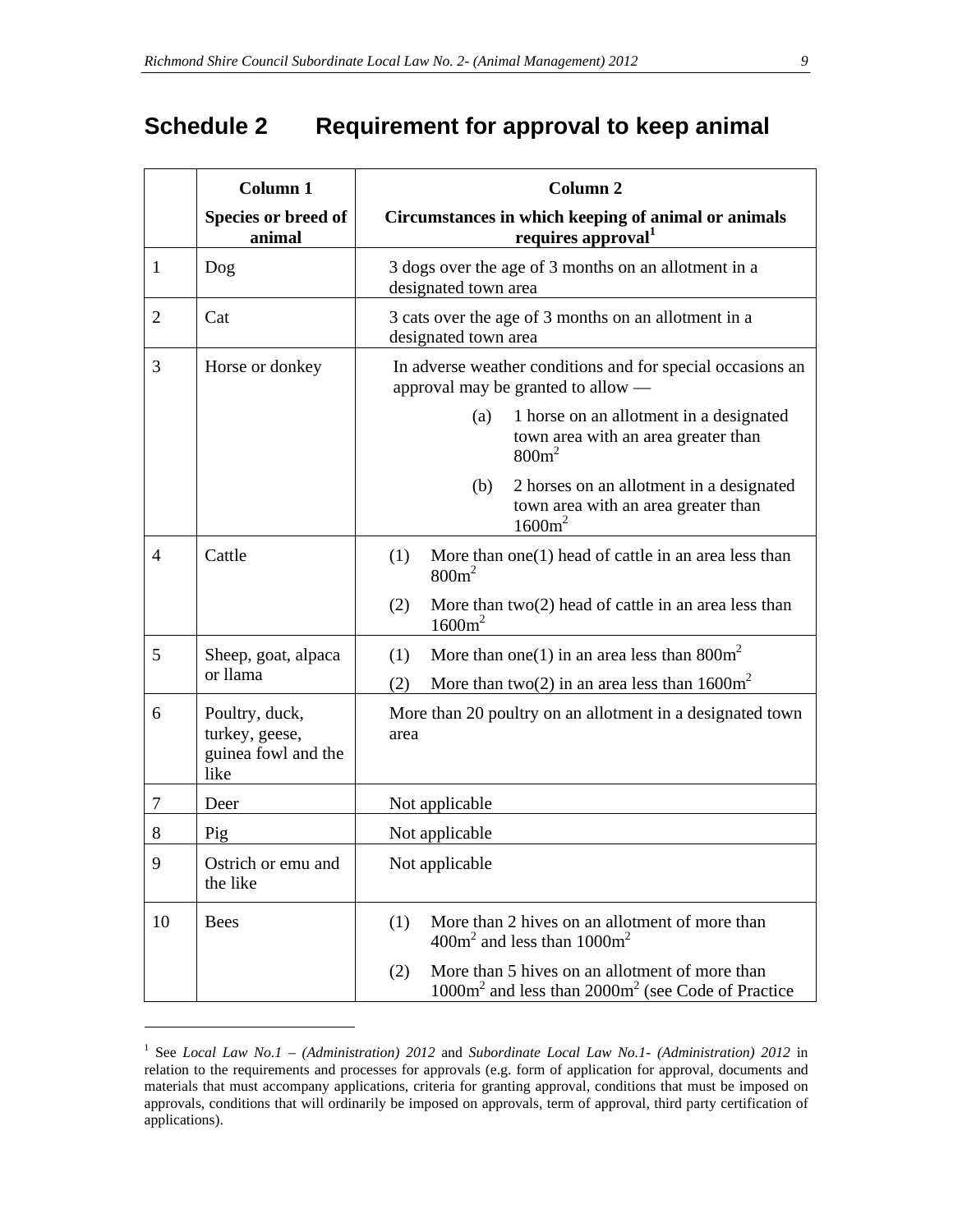|    | Column 1                                                                                                                   | Column 2                                                                              |
|----|----------------------------------------------------------------------------------------------------------------------------|---------------------------------------------------------------------------------------|
|    | Species or breed of<br>animal                                                                                              | Circumstances in which keeping of animal or animals<br>requires approval <sup>1</sup> |
|    |                                                                                                                            | for Urban Bee Keeping in Queensland 1998)                                             |
| 12 | Cockatoo, galah,<br>Budgerigar, canary,<br>pigeon or other bird<br>of a similar size or<br>other bird of a<br>similar size | More than twenty $(20)$ birds on one allotment in a<br>designated town area           |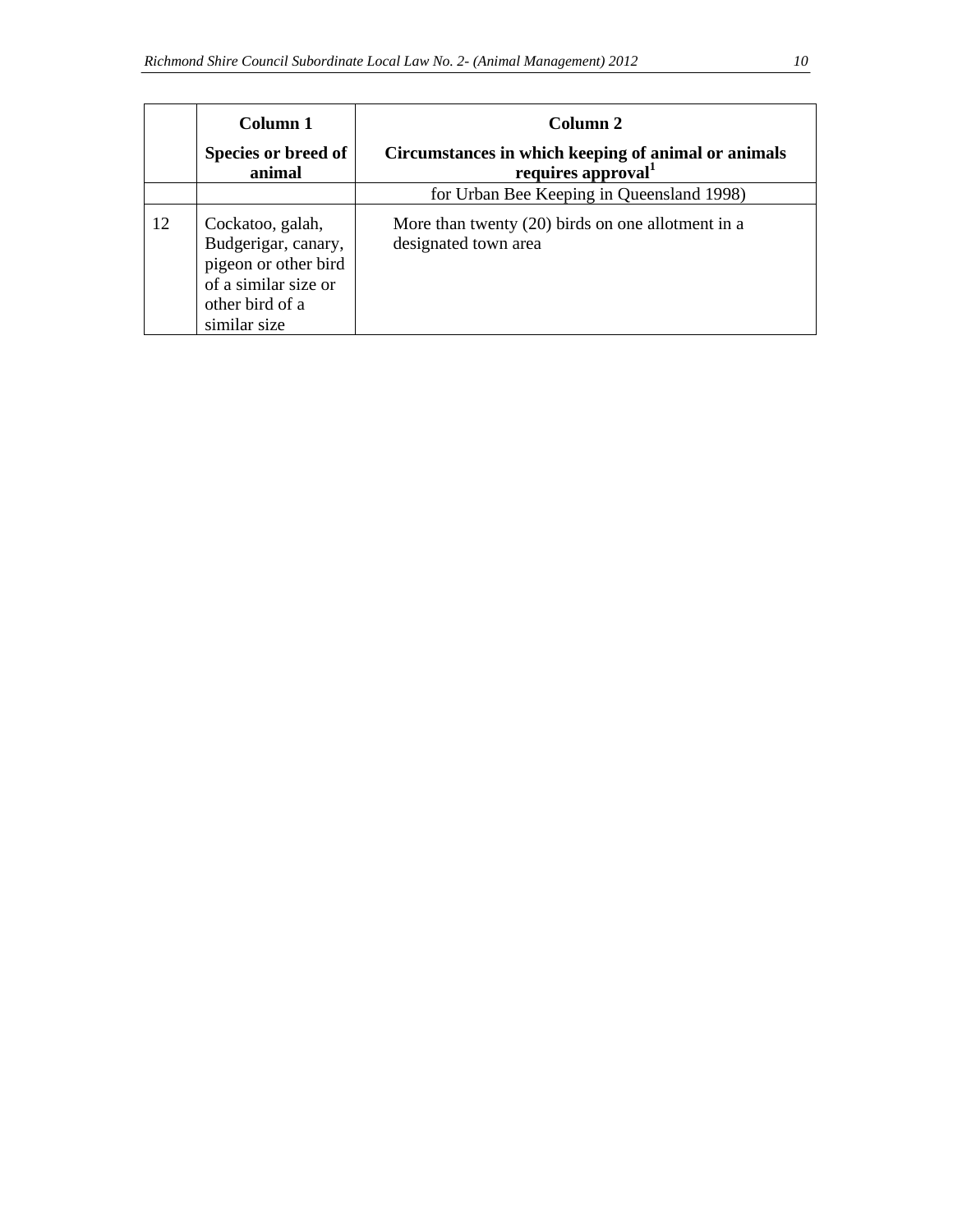# **Schedule 3** Requirement to desex animal

Intentionally left blank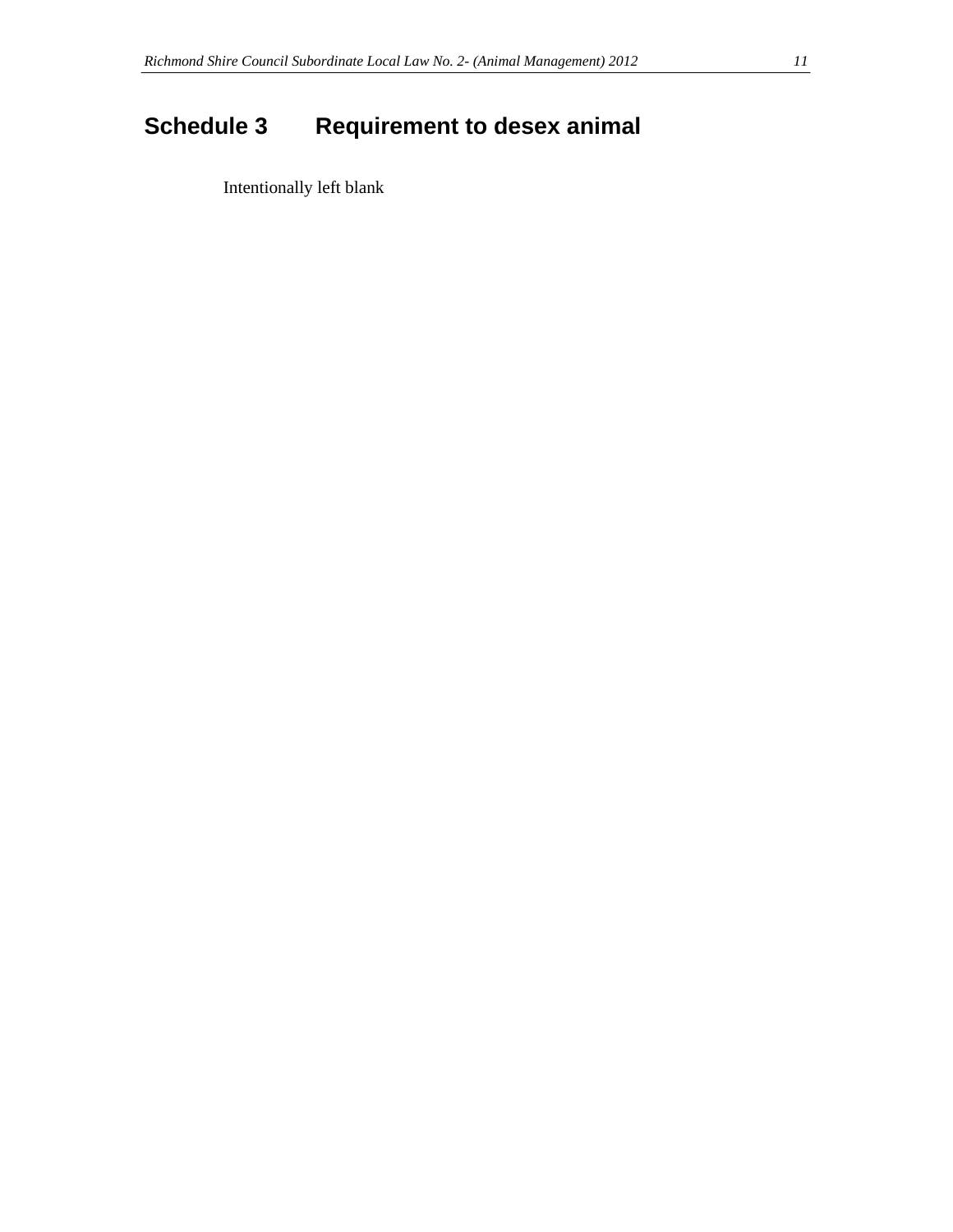### **Schedule 4 Minimum standards for keeping animals generally**

The owner of an animal must comply with the following minimum standards-

- (a) ensure that any enclosure in which the animal is kept in a clean and sanitary condition free from odour; and
- (b) ensure that the animals kept on the premises are provided with and access to adequate shelter, drinking water and appropriate food; and
- (c) ensure that the area available to the animal kept on the premises is appropriately sized to enable the animal to be kept effectively and comfortably; and
- (d) take reasonable steps to prevent animals from making noise or disturbance that would cause a disturbance to the occupiers of other land or premises; and
- (e) comply with reasonable directions given by an authorised person to ensure that the keeping of the animal does not result in nuisance to occupiers of other land or premises; and
- (f) ensure that the animals food is stored in an appropriate container which is vermin proof; and
- (g) ensure that waste from the animal is disposed of in an appropriate manner on a regular basis prior to the waste becoming offensive . Waste is to be disposed of in such a way as not to pose a health hazard to the community
- (h) distance of animal enclosure to any premises used for manufacture, preparation, storage of food for human consumption excluding domestic premises where animal kept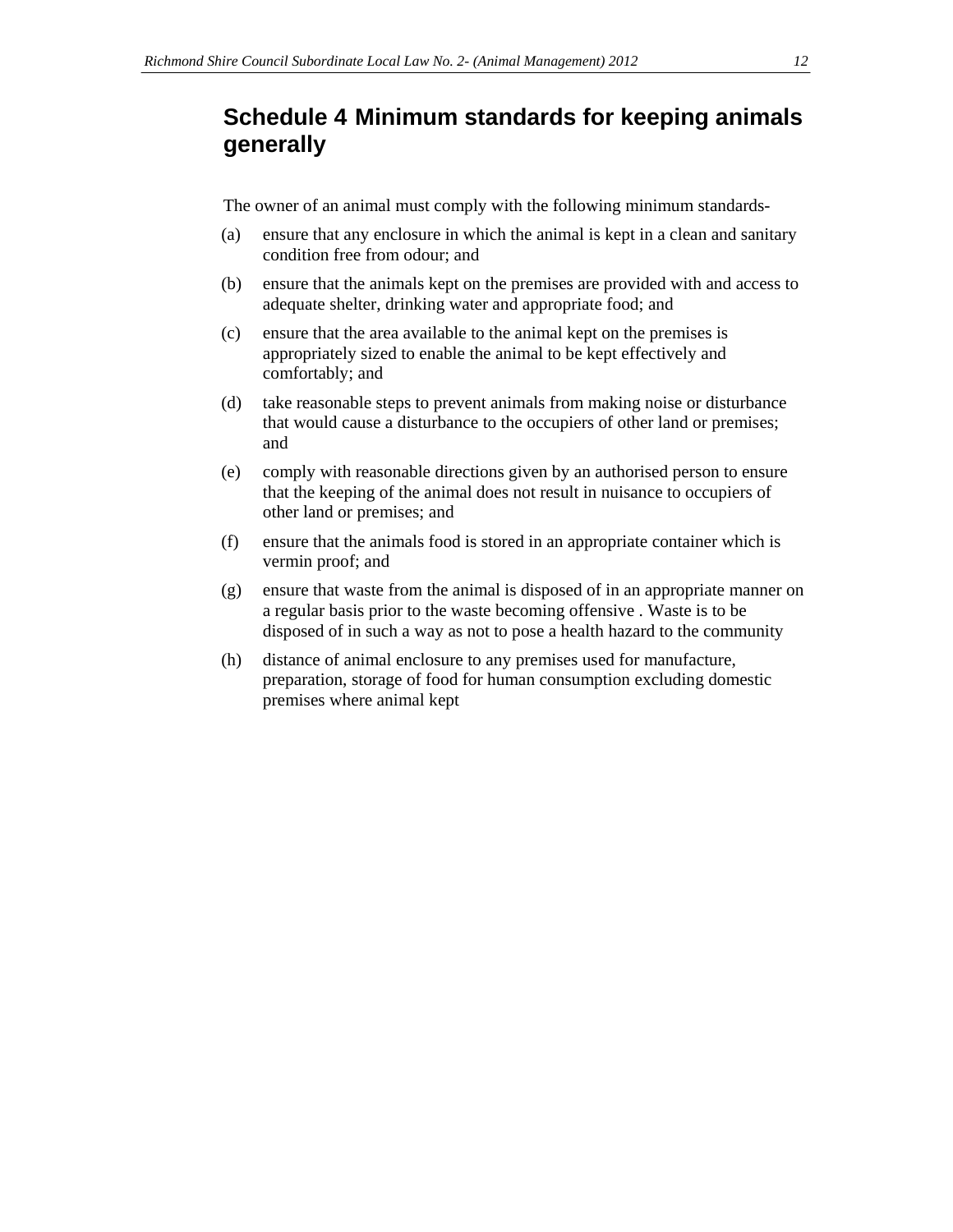## **Schedule 5 Minimum standards for keeping particular animals**

|                | Column 1                                                                                  | Column <sub>2</sub>                                                                                                                                                                             |  |  |
|----------------|-------------------------------------------------------------------------------------------|-------------------------------------------------------------------------------------------------------------------------------------------------------------------------------------------------|--|--|
|                | Species or breed of<br>animal                                                             | Minimum standards for keeping animals                                                                                                                                                           |  |  |
| 1              | Dog                                                                                       | No additional                                                                                                                                                                                   |  |  |
| $\overline{2}$ | Cat                                                                                       | No additional                                                                                                                                                                                   |  |  |
| 3              | Horse or Donkey                                                                           | No additional                                                                                                                                                                                   |  |  |
| $\overline{4}$ | Cattle                                                                                    | No additional                                                                                                                                                                                   |  |  |
| 5              | Sheep, goat, alpaca<br>or Lama                                                            | No additional                                                                                                                                                                                   |  |  |
| 6              | Poultry, duck,<br>turkey, geese and<br>the like                                           | No additional                                                                                                                                                                                   |  |  |
| 7              | Deer                                                                                      | No additional                                                                                                                                                                                   |  |  |
| 8              | Pig                                                                                       | No additional                                                                                                                                                                                   |  |  |
| 9              | Ostrich or emu and<br>the like                                                            | No additional                                                                                                                                                                                   |  |  |
| 10             | <b>Bees</b>                                                                               | The keeping of bees on an allotment must be conducted<br>in accordance with the Code of Practice for Urban<br>Beekeeping in Queensland.                                                         |  |  |
| 11             | Cockatoo, galah,<br>budgerigar, canary<br>and the like or other<br>bird of a similar size | No additional                                                                                                                                                                                   |  |  |
| 12             | Pigeons                                                                                   | Where pigeons are kept on premises they must be kept<br>in accordance with any code of practice for the keeping<br>of pigeons endorsed by a recognised pigeon racing or<br>fancier association. |  |  |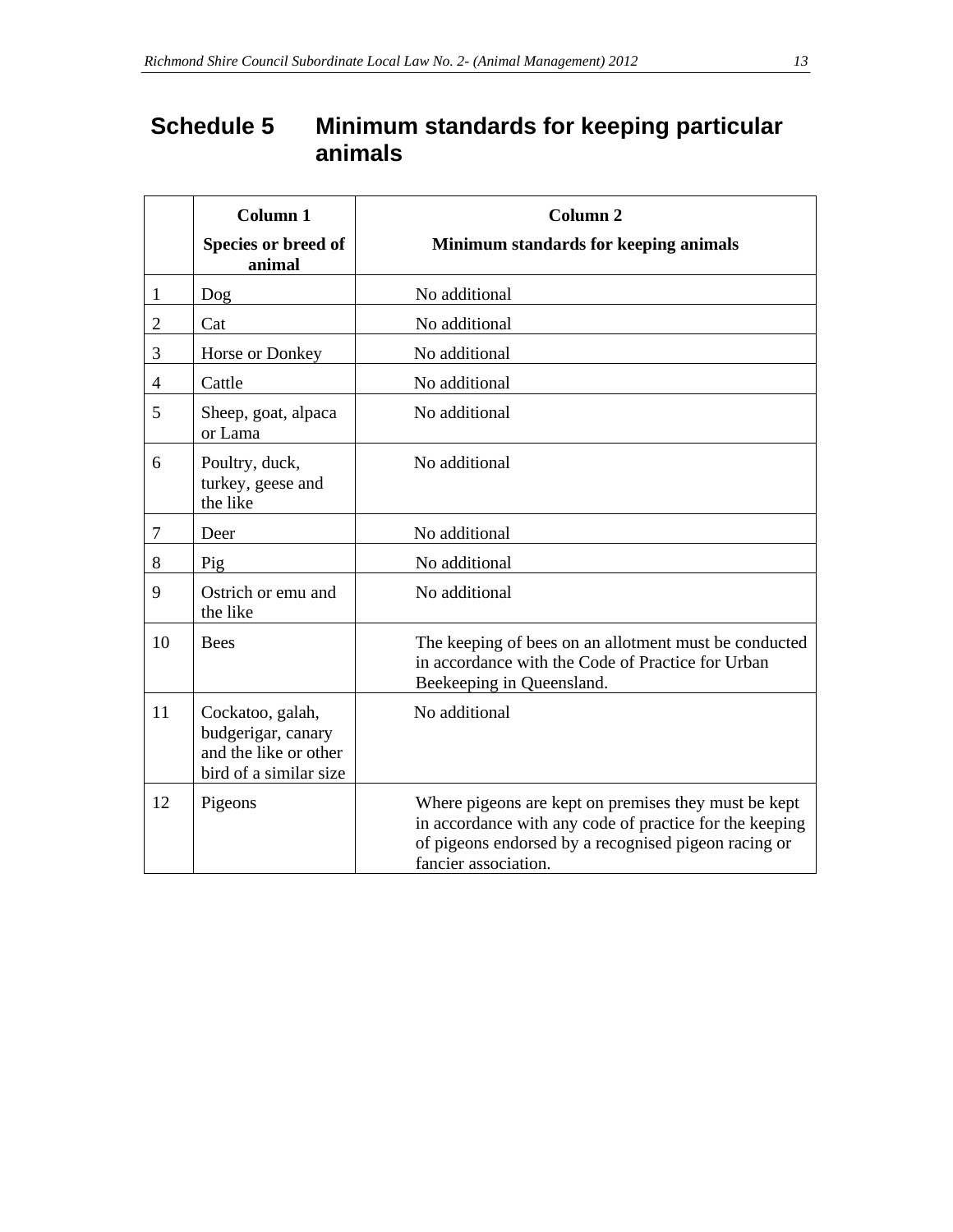# **Schedule 6 Prohibition of animals in public places**

|                | Column <sub>1</sub>                                              | Column <sub>2</sub>                                                                                                                                                                        |
|----------------|------------------------------------------------------------------|--------------------------------------------------------------------------------------------------------------------------------------------------------------------------------------------|
|                | <b>Public place</b>                                              | Species or breed of animals prohibited                                                                                                                                                     |
| 1              | All parks, footpaths and roads                                   | All animals with the following exceptions                                                                                                                                                  |
|                | within the local government area                                 | Dogs under the effective control of<br>(a)<br>the handler                                                                                                                                  |
|                |                                                                  | (b)<br>animals training for or participating<br>in an event where approval has been<br>granted by the local government                                                                     |
|                |                                                                  | (c)<br>assistance dogs                                                                                                                                                                     |
| $\overline{2}$ | All land under local government<br>control where sport is played | All animals except for animals training for<br>participating in an event where<br><sub>or</sub><br>approval has been granted by the local<br>government                                    |
| 3              | <b>Lake Fred Tritton</b>                                         | All animals with the following exceptions                                                                                                                                                  |
|                |                                                                  | Dogs under the effective control of<br>(a)<br>the handler                                                                                                                                  |
|                |                                                                  | (b)<br>assistance dogs                                                                                                                                                                     |
|                |                                                                  | ridden horses<br>(c)                                                                                                                                                                       |
| $\overline{4}$ | Charlie Wehlow Oval                                              | All animals                                                                                                                                                                                |
| 5              | All other land under local<br>government control                 | All animals except for animals training for<br>or participating in an event such as in<br>racecourse or campdraft ground etc where<br>approval has been granted by the local<br>government |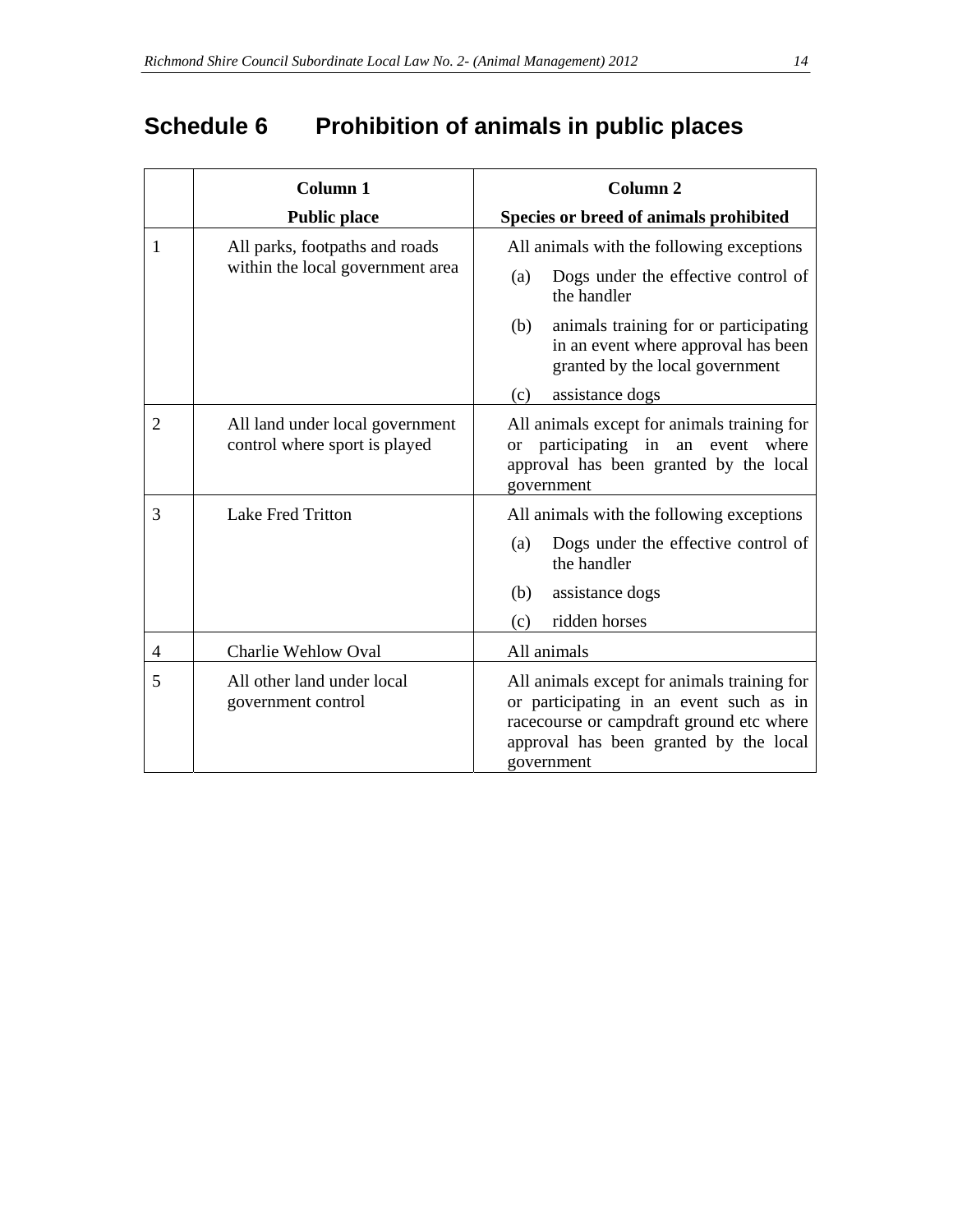# **Schedule 7 Dog off-leash areas**

Intentionally left blank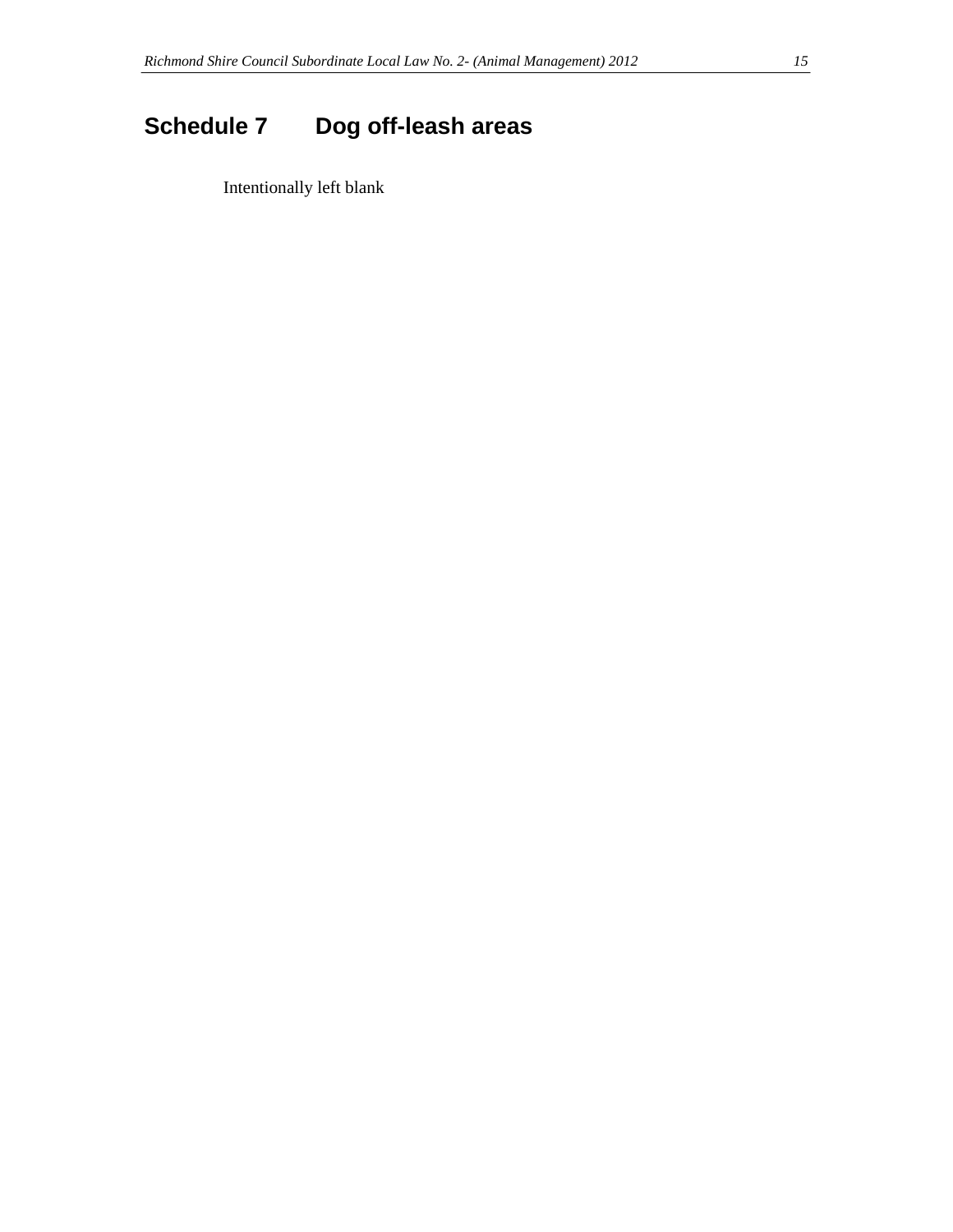## **Schedule 8 Requirements for proper enclosures for animals**

|                | Column 1                                                        | <b>Column 2</b>                                                                                                                                                                                                                                                    |  |
|----------------|-----------------------------------------------------------------|--------------------------------------------------------------------------------------------------------------------------------------------------------------------------------------------------------------------------------------------------------------------|--|
|                | Species or breed of<br>animal                                   | <b>Requirements for proper enclosures</b>                                                                                                                                                                                                                          |  |
| 1              | All Animals                                                     | All animals must as a minimum have a proper<br>enclosure to contain the animal. A proper enclosure is-                                                                                                                                                             |  |
|                |                                                                 | area of land on the owner's premises that is<br>(a)<br>suitably fenced and effectively encloses the<br>animal. The fence is to be comprised of strong<br>and firm materials, designed and constructed to<br>prevent the animal from escaping from the<br>enclosure |  |
|                |                                                                 | the enclosure must be of sufficient dimensions in<br>(b)<br>regards to the animal type and number enclosed                                                                                                                                                         |  |
|                |                                                                 | (c)<br>the enclosure must contain adequate shelter                                                                                                                                                                                                                 |  |
| $\overline{2}$ | Dog                                                             | No additional                                                                                                                                                                                                                                                      |  |
| 3              | Cat                                                             | No additional                                                                                                                                                                                                                                                      |  |
| 4              | Horse or Donkey                                                 | No additional                                                                                                                                                                                                                                                      |  |
| 5              | Cattle                                                          | No additional                                                                                                                                                                                                                                                      |  |
| 6              | Sheep, goat, alpaca<br>or llama                                 | No additional                                                                                                                                                                                                                                                      |  |
| 7              | Poultry, duck,<br>turkey, geese,<br>guinea fowl and the<br>like | No additional                                                                                                                                                                                                                                                      |  |
| 8              | Deer                                                            | No additional                                                                                                                                                                                                                                                      |  |
| 9              | Pig                                                             | An enclosure must be suitably constructed for the<br>(1)<br>purpose of restricting the movement of pigs.                                                                                                                                                           |  |
|                |                                                                 | An enclosure shall be not less 60 metres from any<br>(2)<br>dwelling house (except a dwelling on the<br>premises) and not less than 30 metres from any<br>property boundary.                                                                                       |  |
| 10             | Ostrich or emu and<br>the like                                  | No additional                                                                                                                                                                                                                                                      |  |
| 11             | <b>Bees</b>                                                     | The bee hive must not be sited closer than 2<br>(1)<br>metres from the property boundaries.                                                                                                                                                                        |  |
|                |                                                                 | The bee hive must be located at the rear of the<br>(2)                                                                                                                                                                                                             |  |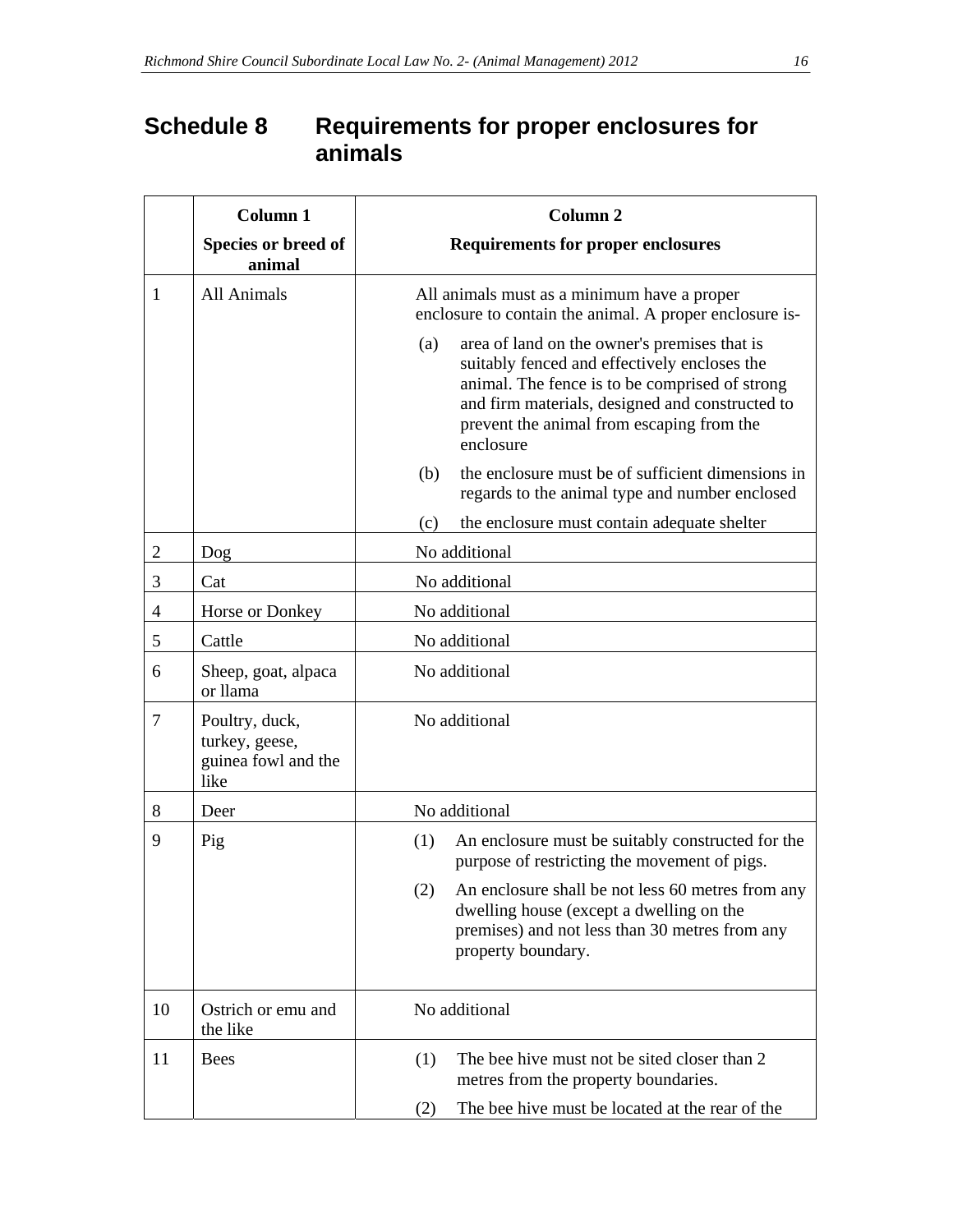|    | Column 1                                              |     | Column <sub>2</sub>                                                                                                                                                      |
|----|-------------------------------------------------------|-----|--------------------------------------------------------------------------------------------------------------------------------------------------------------------------|
|    | Species or breed of<br>animal                         |     | <b>Requirements for proper enclosures</b>                                                                                                                                |
|    |                                                       |     | premises behind the residence (if any) situated on<br>the premises.                                                                                                      |
| 13 | Cockatoo, galah or<br>other bird of a<br>similar size | (1) | The enclosure shall not be within $ten(10)$ metres<br>of any residence on an adjoining premises and at<br>least 2 metres from the boundary of any<br>adjoining premises. |
|    |                                                       | (2) | The cage or aviary must be constructed to<br>prevent the birds from escaping and prevent the<br>spread of infectious disease, odour and<br>infestations of vermin        |
| 14 | Budgerigar, canary,<br>pigeons or other               | (1) | The cage or aviary must not be sited closer than 2<br>metres from the property boundaries.                                                                               |
|    | bird of a similar size                                | (2) | The cage or aviary must be constructed to<br>prevent the birds from escaping and prevent the<br>spread of infectious disease, odour and<br>infestations of vermin        |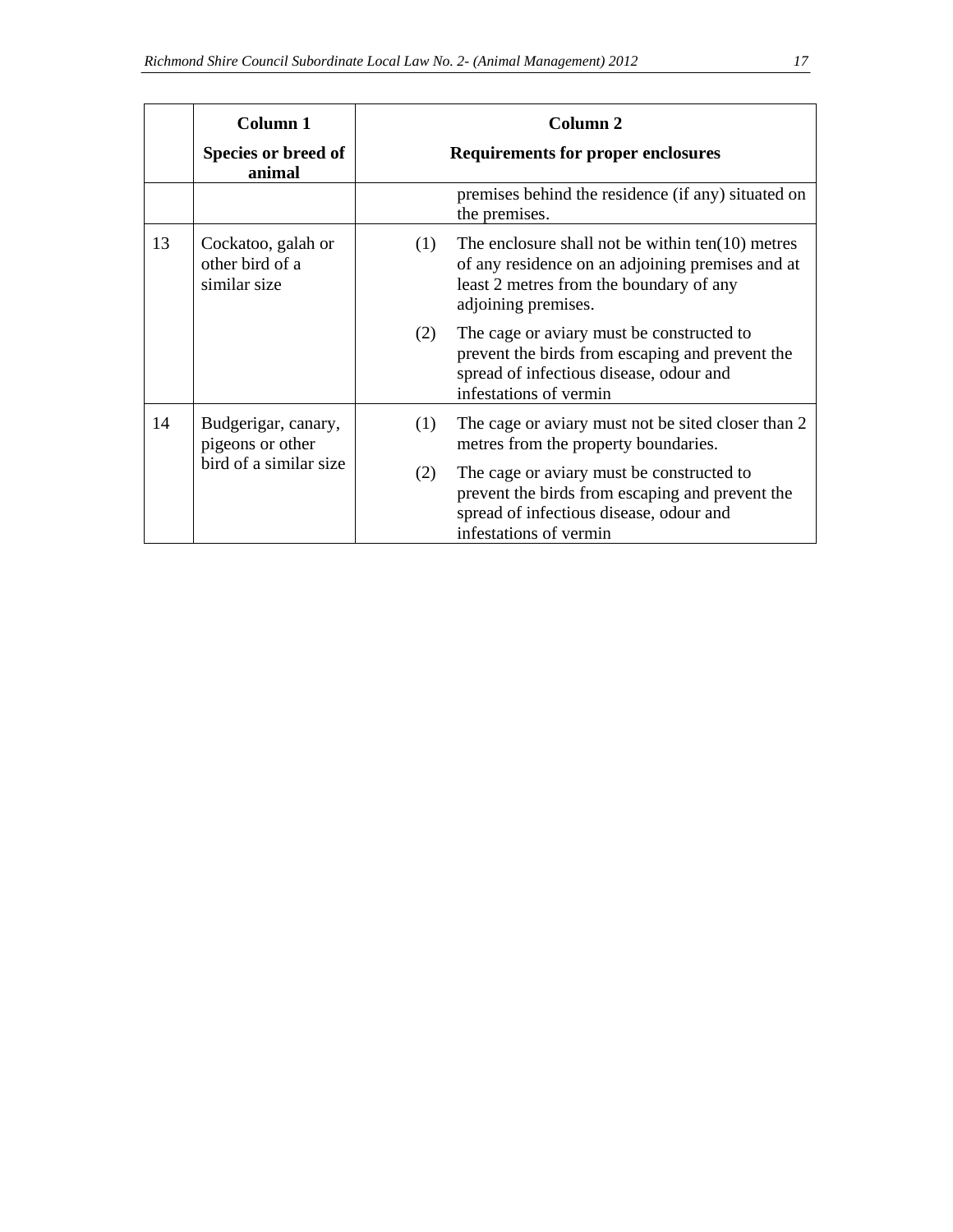## **Schedule 9 Requirements for keeping a dog in a koala area**

Intentionally left blank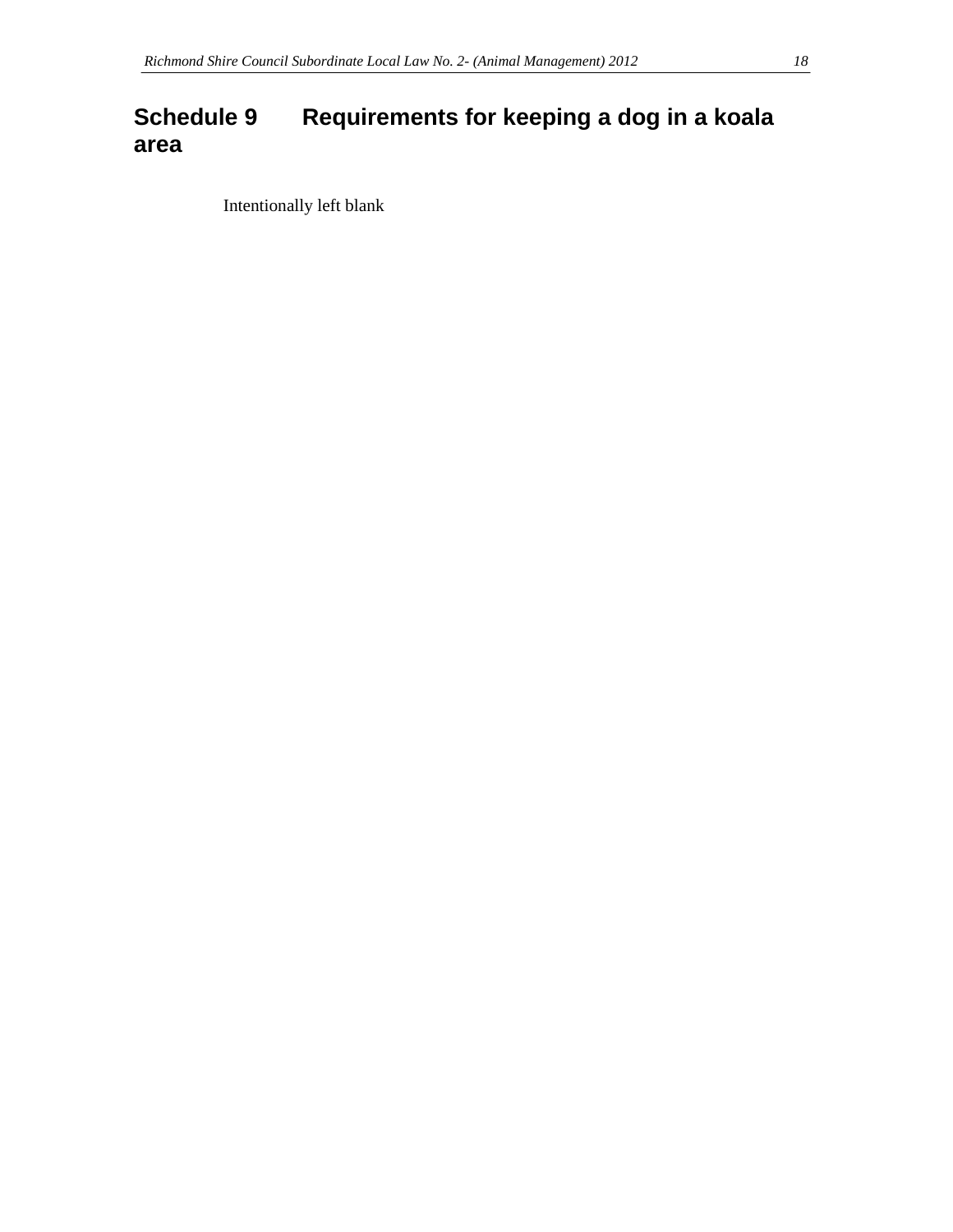# Schedule 10 Koala areas<sup>2</sup>

Intentionally left blank

l

<sup>&</sup>lt;sup>2</sup> "Koala areas" under section 15(4) of the authorising local law comprise the areas designated in this schedule plus "koala habitat areas" designated by a State planning instrument or a conservation plan made under the *Nature Conservation Act 1992.*.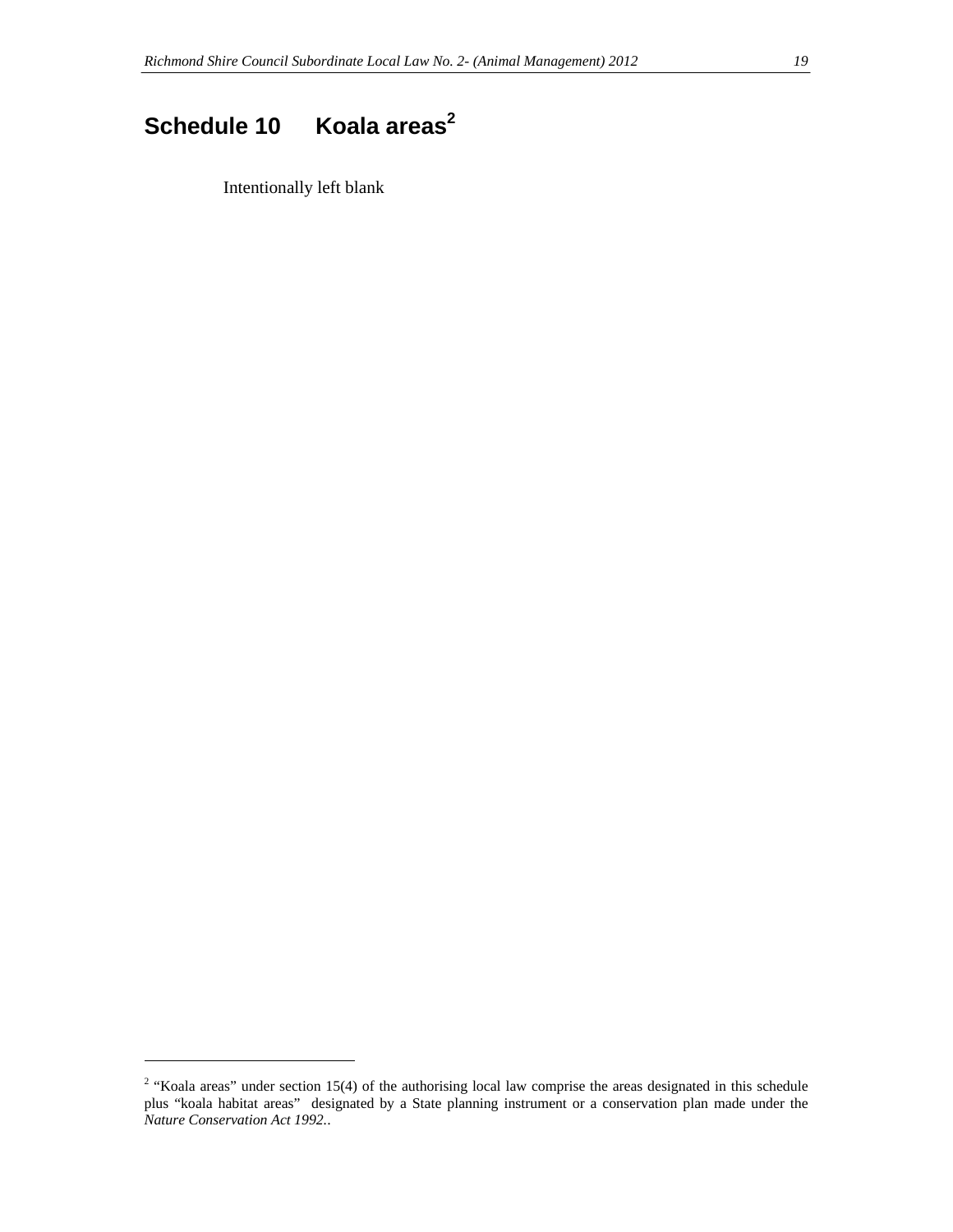### **Schedule 11 Criteria for declared dangerous animals**

A dangerous animal declaration may be made for an animal if the animal-

- (a) has seriously attacked, or acted in a way that caused fear to, a person or another animal; or
- (b) There is a high likelihood of the animal causing injury to a person or animal or damage to property, taking into account
	- (i) its prior history of attacking or causing fear to persons or animals or damaging property; or
	- (ii) the extent of injury or damage that could potentially be inflicted by an animal of its size and species or breed; or
	- (iii) the authorised person's first-hand assessment of the animal has indicated that the animal has demonstrated aggressive tendencies; or
	- (iv) a high level of concern about the danger posed by the animal has been expressed by neighbours or other persons who have come into contact with the animal